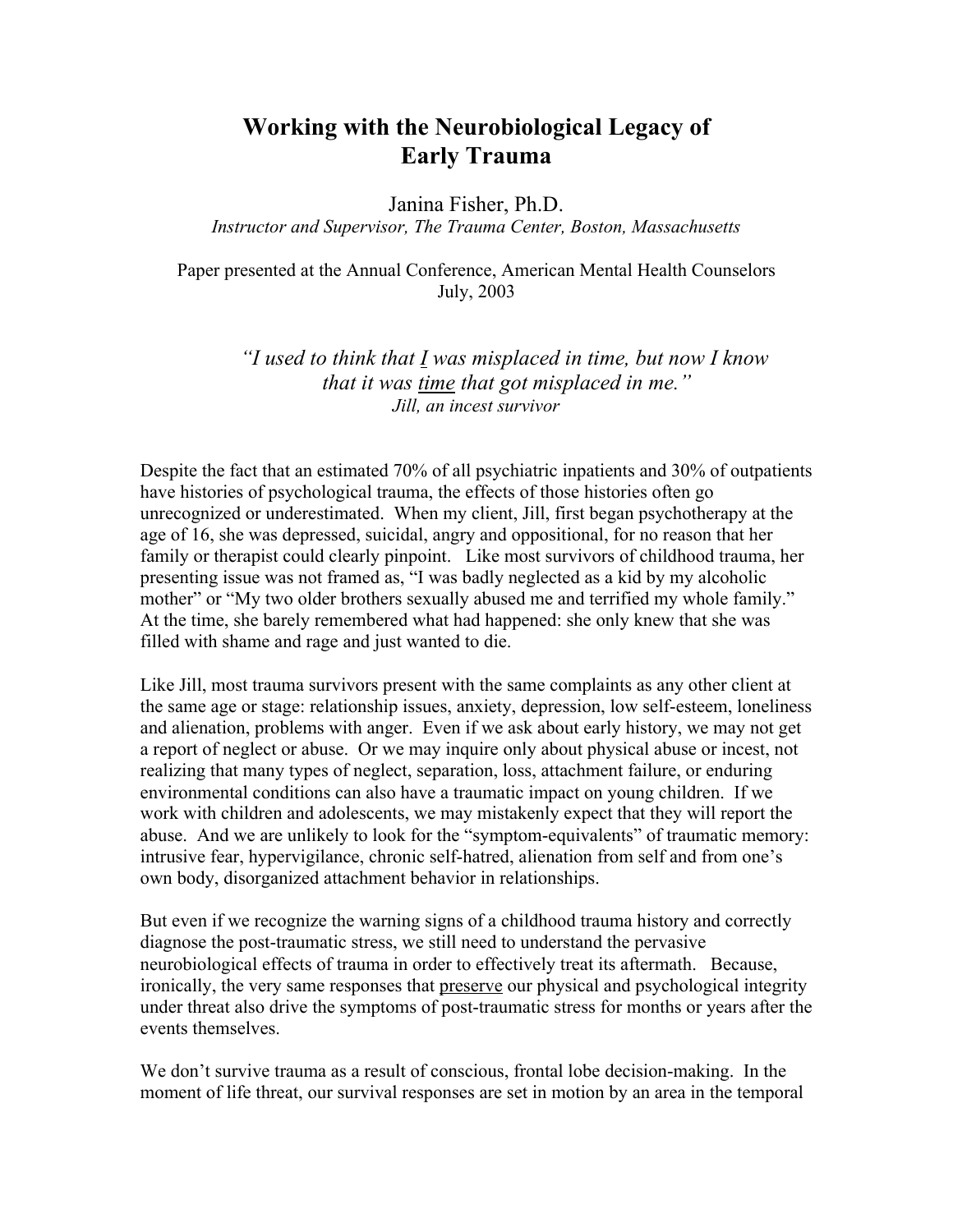lobes called the limbic system, the repository for all of our emotional, sensory, and relational experience. The limbic system is a group of structures that includes the hippocampus, an important memory processing center, and the amygdala, the brain's "fire alarm" and smoke detector. When our five senses pick up the signs of imminent danger, that information is transmitted to the thalamus, our sensory information center, where, in a manner of nanoseconds, it is evaluated by both the amygdala and by the left orbital prefrontal cortex (LeDoux, 2002) to determine if it is a true or false alarm. The prefrontal cortex is designed to hold the "veto power:" if the stimulus is recognized as benign, the amygdala does not respond, but when the stimulus is determined to be threatening, the amygdala signals the hypothalamus to "turn on" the sympathetic nervous system. A cascade of neurochemicals from the adrenal glands initiates the adrenaline stress response. As we prepare to fight or flee, these neurochemicals cause an increase in heart rate and respiration, maximizing oxygen flow to muscle tissue and 'turning off' other non-essential organ systems, including the frontal cortex. We are in "survival mode," where pausing to think might waste precious minutes of response time, but the price of automatically engaging instinctive animal defense responses is that we lose the ability to bear witness to the entirety of the experience.

As we are mobilizing to flee or fight, the adrenal glands initiate reciprocal activity in the parasympathetic nervous system, preparing us for the cessation of danger and recovery from the event. Production of cortisol increases; heart rate and respiration slow down; and frontal lobe activity resumes but often hyperactively, causing intrusive thoughts and images of the event. In case fighting or fleeing is not adaptive or possible, the parasympathetic nervous system also offers two other survival alternatives, freeze and submission. Children, for example, are almost entirely dependent on freeze and submission responses, as are battered wives, prisoners of war, and hostages. Following the event, after we have shaken and wept and trembled until our bodies recalibrate, the hippocampus is responsible for putting the experience into chronological order and perspective preparatory to its transfer to verbal memory areas in the cortex during sleep. However, the hippocampus is one of the "non-essential" parts of the mind and body that are suppressed under threat. So, for the very worst of human experiences, the human mind and body are impeded from the job of preparing us to make meaning and sense of what has happened.

As the price for our surviving the experience, then, we are left with unfinished neurobiological responses and an inadequate memory record of both what has happened and how we endured it. If the experience is a single event, and we have adequate support afterward, and we have had little or no prior trauma, then we will be left shaken, but the events will feel "behind" us now. If traumatic events have been recurrent, and/or we are developmentally vulnerable, and/or we have inadequate support, we can be left with a host of 'implicit' memories, intense responses and symptoms that "tell the story" but without words and without the knowledge that we are remembering (Siegel, 1999). Worse yet, if the environment is chronically traumatizing, as are most childhood traumatic environments, the survival response system will become chronically activated, resulting in long-term effects on the developing brain and body.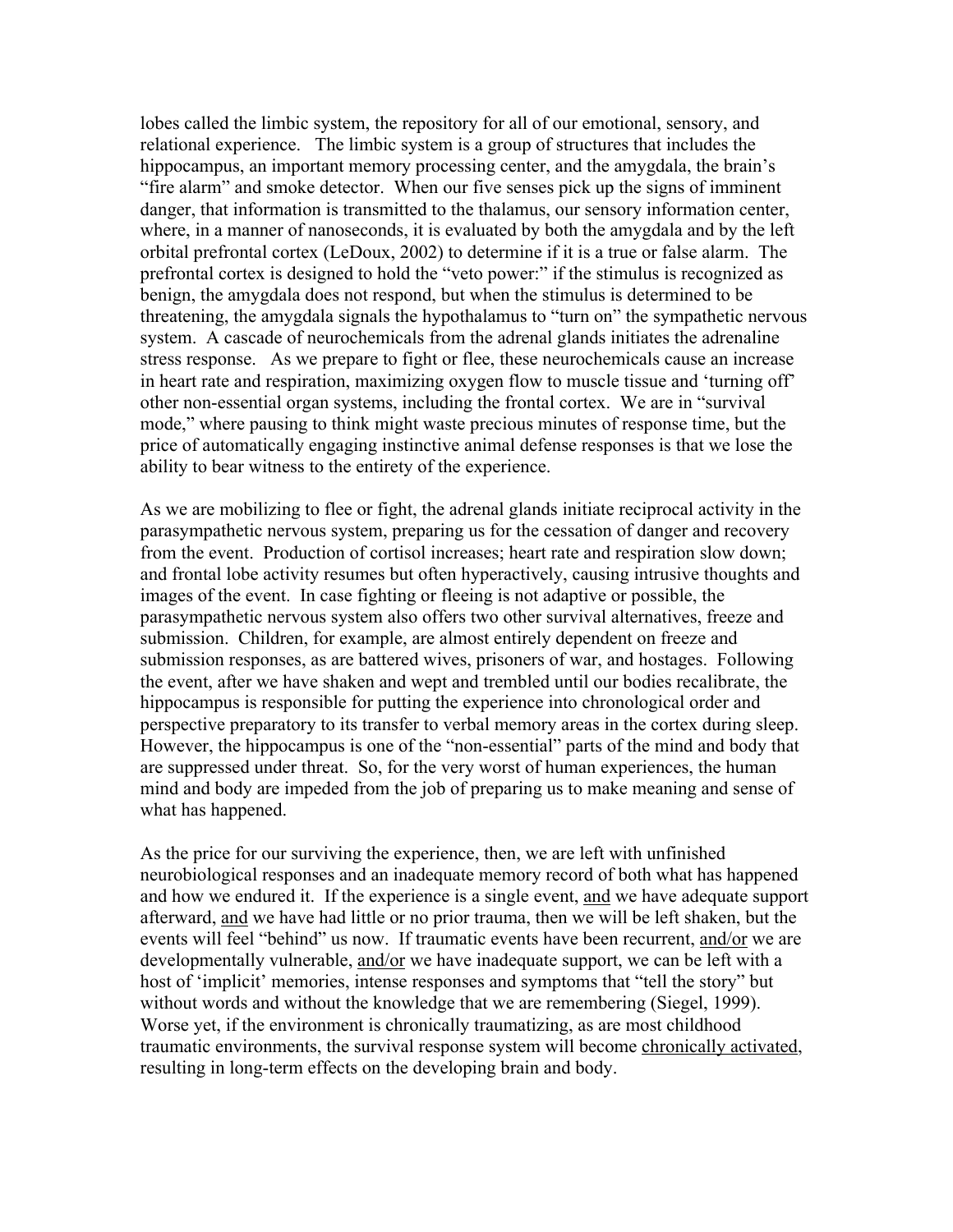Now, let's make it even a little more complicated. When the victim of the traumatic event is a child, he or she is faced with an additional risk factor: at the moment of threat, children are biologically "wired" to seek proximity to a parent figure for safety (Cassidy, J. & Shaver, P.R., 1999). But, for children, these threats are 90% likely (van der Kolk, 1996) to emanate from the immediate family. Thus, the very person to whom the child would instinctively turn at the moment of danger is also the source of danger or the source of non-protection from danger. This dilemma lays the groundwork for "disorganized attachment," an attachment style found in children as young as 12 months of age whose parents are characterized by researcher observation as either "frightened" or "frightening" (Carlson, 1986; Liotti, 1999). In this attachment paradigm, the child demonstrates truncated and ambivalent proximity-seeking responses: she or he turns or moves toward the parent, but then stops, freezes, backs up or turns away, often with a glazed or frightened look. In the context of abusive or neglectful parenting, the attachment drive is intensified, but so are the survival responses of freeze or flight. This disorganized attachment paradigm then comes to complicate all subsequent relationships, including that with the therapist.

By the time the trauma survivor appears at our doorstep, the neurobiological and psychological effects of a hyperactivated autonomic nervous system and disorganized attachment patterns will have become well-entrenched, familiar, habitual responses. These symptoms now subjectively feel like "just who I am." In the words of my client, Elizabeth, "it was bad enough that I was abused and neglected by my family and had to spend the next twenty years trying to survive what happened, but why did it have to affect who I am?" The symptoms that come to seem "just who I am" are the conveyors of the history that cannot be fully remembered or put into words.

In addition, other symptoms develop that represent valiant neurobiological attempts to cope with the trauma: self-injury and suicidality, risk-taking, re-enactment behavior, caretaking and self-sacrifice, re-victimization, and addictive behavior. All of these represent different ways of modulating a dysregulated nervous system: self-injury and planning suicide both induce adrenaline and endorphin responses; self-starvation and overeating each induce numbing; and addictive behaviors can be tailored to induce either numbing or increased arousal or a combination of both.

What are the implications of a neurobiological perspective for how we treat the symptoms of trauma? Do we treat the low self-esteem? The self-harming and sabotaging? The transference manifestations? Or the events themselves?

Historically, in the mental health field, we have treated the traumatic events themselves: in psychodynamic therapies by recalling the memories and their associated emotions; in behavioral treatment by attempting to de-sensitize the client to the impact of the memories through "exposure" techniques; in EMDR (Eye Movement Desensitization and Reprocessing) therapy by "processing" the visual images, cognitive schemas, emotions and body sensations connected to the event memories. But the narrative memories are connected to intense states of autonomic arousal, an evolutionary adaptation to the chronically threatening world of early mankind. When stimuli directly or indirectly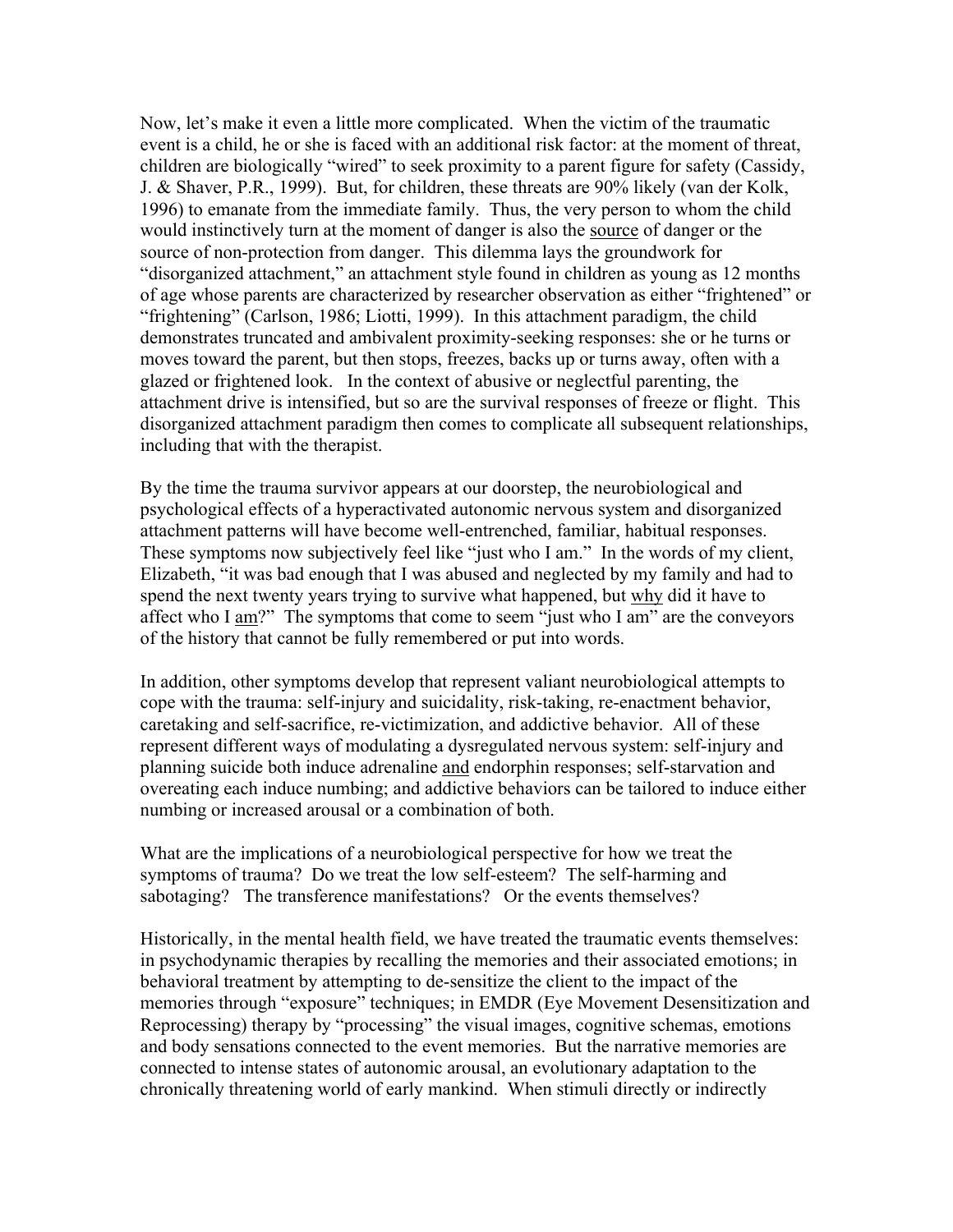connected to the traumatic event or its context evoke the same defensive responses necessary then, we are better prepared to respond adaptively. We are 'ready.' Even "thinking about thinking about" the memories is often enough to cause a reactivation of the nervous system as if the events were recurring in the here-and-now. The neurobiological research and increased understanding of the somatic legacy of trauma advises us to take a new and different course in treatment.

Instead of treating the events through narrative recall, we need to treat the effects of those events as they repeatedly recur in response to subtle or not-so-subtle reminders of the original trauma. We need to challenge the subjective perception of traumatized clients that the symptoms are just "who they are." We need to counteract the habitual trauma responses by calling attention to them, by providing psychoeducation about how and why they are symptoms, by "waking up" the frontal lobes, by encouraging mindfulness and curiosity in place of reactivity, by pacing the treatment and the exploration of the past in such a way that the autonomic nervous system gets a chance to experience regulation instead of dysregulation, by encouraging the developing of new responses to triggers or memories that compete with habitual responses. In traditional trauma treatments, it was assumed that enough re-telling of the story or experiencing of the feelings would enable new responses to develop naturally. The neurobiological research tells a different story: the limbic system will always have a tendency to respond to a reminder of threat as if it were a threat unless the frontal cortex can tell it to "hold off" sounding the alarm. In fact, the re-telling of the story has more of a chance of reactivating the limbic system than it does of desensitizing it. To actually desensitize or transform a traumatic memory, we need either to change the mind-body responses to that memory or to reinstate activity the frontal lobes to interpret the responses differently as sensation rather than threat.

In the  $21<sup>st</sup>$  century, we have been challenged to develop new therapeutic techniques that can provide these missing experiences. Increasingly, therapists are being trained in EMDR techniques that cultivate new responses to old stimuli, such as Resource Development (Korn and Leeds, 2001) and Developmental Needs Meeting (Schmidt, 2000), or that process the cortical and subcortical components of unresolved events. Patients are increasingly being sent to acupuncture, massage, yoga, and meditation classes as adjuncts to psychotherapy. Therapists are employing somatic and energy therapies to teach clients how to calm the nervous system, how to shift states of consciousness, how to imagine new responses and experiences. Increasingly, bodycentered psychotherapy for trauma, in particular Sensorimotor Psychotherapy (Ogden, Minton & Pain, 2006) is being utilized to re-train trauma-related somatic and emotional responses.

Sensorimotor Psychotherapy offers a way to address the somatically-based symptoms of trauma through approaches that "uncouple" the traumatic events from their legacy in the form of intense feelings, bodily responses, and punitive cognitions. Developed in the 1980s by Pat Ogden, Ph.D. (and enriched by contributions from the work of Alan Schore, Bessel van der Kolk, Daniel Siegel, and Ellert Nijenhuis), Sensorimotor Psychotherapy combines traditional talking therapy techniques with bodycentered interventions that directly address these neurobiological effects of trauma. By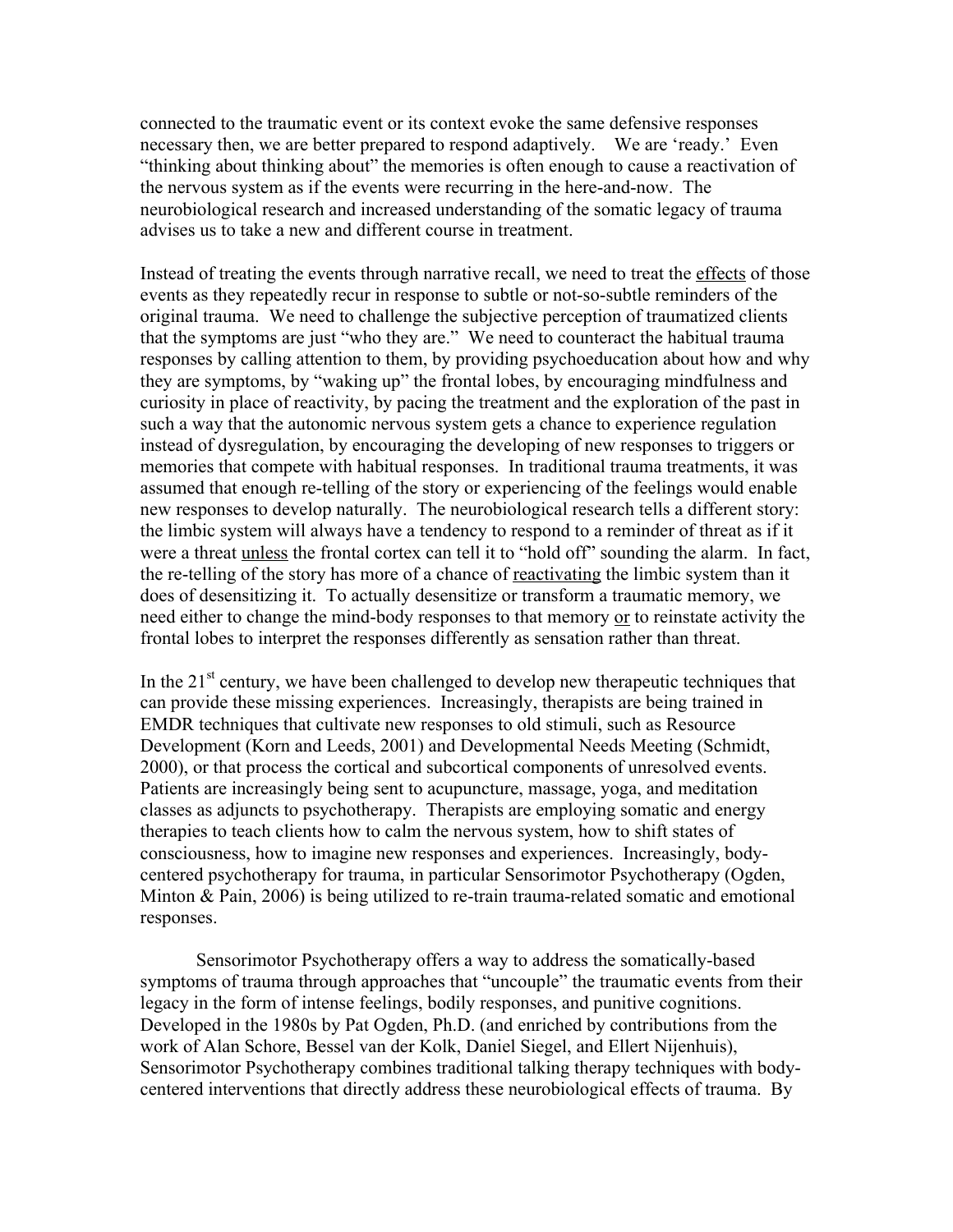using the narrative just to evoke the trauma-related bodily experience and making that "sliver" of memory the primary entry point in therapy, we attend first to how the body has "remembered" the trauma and only later to emotional meaning-making. Unlike most body-centered therapies, Sensorimotor Psychotherapy includes the use of physical touch as an option but is not inherently a "hands on" approach, making it easy to integrate into more traditional psychotherapeutic models in which touch is not used. Instead, Sensorimotor work emphasizes the restoration of the "witnessing self" and the cultivation of new experiences that challenge the habitual trauma-related body responses, rather than repeat or re-activate them. Sensorimotor Psychotherapy as a modality recognizes that, no matter how safe and connected the trauma survivor's relationship to the therapist, it will not prevent the activation of trauma responses in that or any other relationship. Instead, feeling safe in relationship must come from changing the responses: stepping back from them, using the frontal lobes to reality-check their proportionality, and thoughtfully practicing new actions and reactions that shift the experience from "life-or-death" to "here-and-now."

A client of mine, Meredith, shared the power of one of those moments recently: describing how she had been triggered by learning that she and her partner had not qualified for a mortgage:

> "For a moment, all was lost: we would be left homeless or in a trailer park somewhere—my heart was pounding and I couldn't breathe—I just wanted to die—what was the point of living? And then I started to laugh. I 'came back' to my senses: how absurd to want to die every time I encounter an obstacle! We have everything else we want," she said, "and my job is to remember that **disappointment is just a** trigger, not a catastrophe."

Like most survivors of trauma, she had interpreted the body sensations and painful emotions as evidence that something was terribly wrong with her current here-and-now environment: that the mortgage rejection was proof that her life and future were at risk. Since the distress and accompanying beliefs and body responses were coming up in present time, unconnected to the original events that caused them, it was only natural that she would interpret them as data about her current situation. Yet they made much more sense if we understood them as manifestations of an amygdala sounding the alarm. And why did that particular trigger set the alarm bells ringing? Why did her amygdala respond to that particular stimulus?

As her therapist, I was well aware that the alarm response was connected to Meredith's childhood past, a past in which her alcoholic father kept putting the family's safety and stability at risk, forgetting to pay the bills, threatening to kill himself when the lights or telephone would then get turned off. In a traditional psychotherapy context, I would have made that comment to her as an interpretation intended to foster increased insight and a more rich, integrated self-narrative. Instead, using a sensorimotor paradigm, I simply asked her to notice this new experience she was having: what it was like to know 'in the body' that disappointment is not dangerous and doesn't mean there is a catastrophe.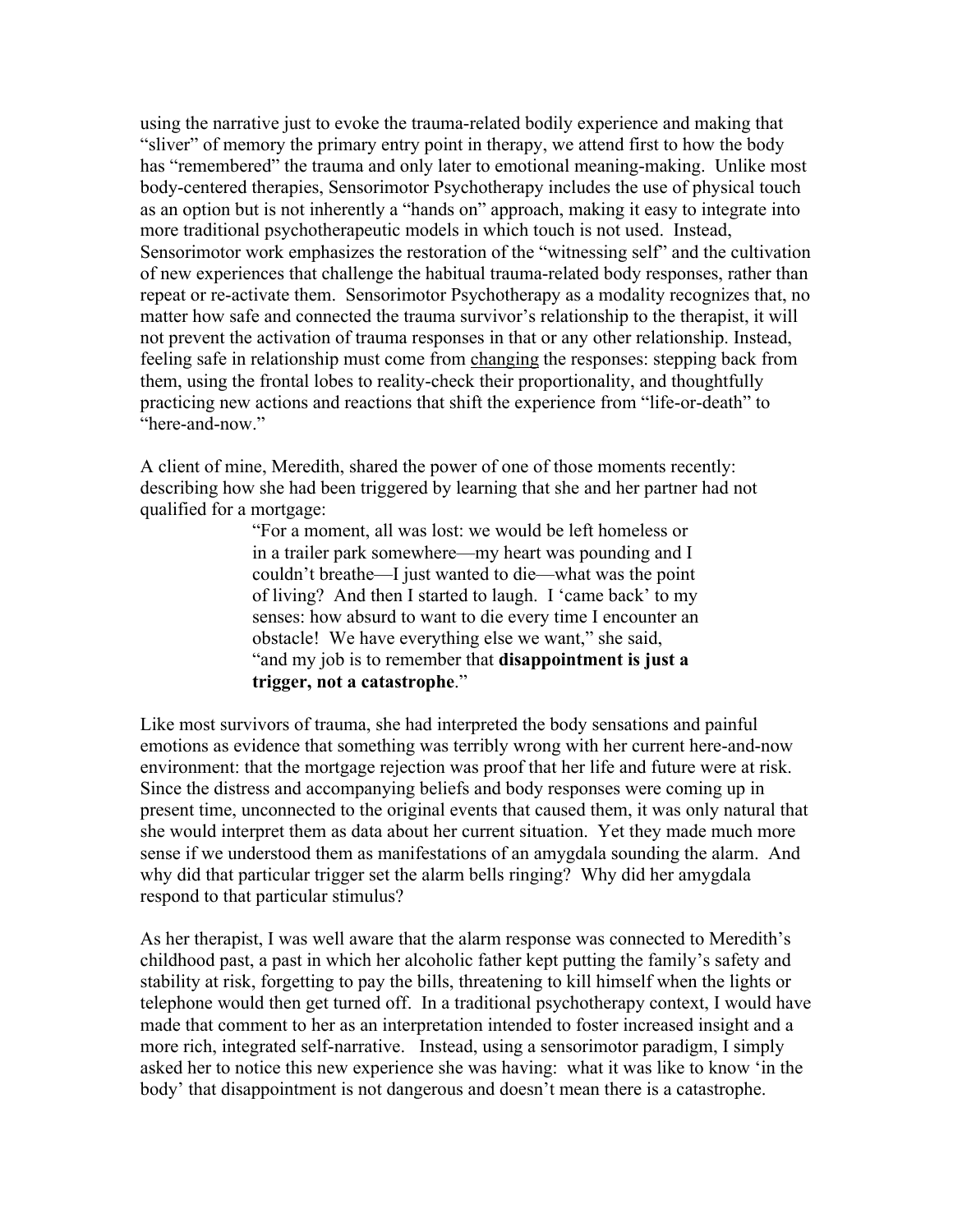"How can you tell?" I asked. She laughed again and said, "Because as soon as I say the words, 'disappointment is just a trigger, not a catastrophe,' my body relaxes, and I want to laugh!"

In this vignette, you can see the elements of Sensorimotor Psychotherapy that seem to be most powerful in helping to resolve traumatic experience: the therapist's restraining the impulse to interpret the client's over-reaction, the client's ability to stand back and be curious about that strong reaction, the encouraging of the client to "just notice" her experience, and taking the time to observe how her body was telling her that disappointment was safe, not dangerous. This mindful noticing of the body's response to an experience is an example of 'parallel processing' or dual awareness. Using mindful dual awareness, the client learns to stand at a slight distance from what is happening emotionally and physically and just observe the sequence of feelings, thoughts and body sensations that follows. Dual awareness and parallel processing are the manifestations of self-witnessing, the very ability that is lost at the moment of trauma when the amygdala sounds the alarm, the frontal lobes go 'off line,' and we fight, flee or submit instinctively and often unconsciously. As Bessel van der Kolk says, "You cannot be re-traumatized as long as you are able to have parallel processing." Mindfulness appears to act as an 'allclear' signal to the body (LeDoux, 2002): once the frontal lobes are back 'on line,' the body can relax and know that everything is 'OK.'

In a body-centered psychotherapeutic approach, the focus is on directly addressing the neurobiological effects of trauma described in this article. By focusing on the here-andnow thoughts, feelings, and body sensations, whether or not connected to the narrative, the client is not unduly autonomically or emotionally activated. By letting go of the thoughts and beliefs that intensify the sensations, it is easier for the client to stay curious and in a state of dual awareness. Through the practice of stimulus discrimination (discriminating trauma-related stimuli from actual threats), the client can begin to challenge the trauma responses just the 'right amount' without triggering more traumatic activation. Then, last but not least, notice the results: a trauma survivor who ends a session with laughter and a sense of mastery in relationship to the overwhelming emotions and recurring dread of humiliation.